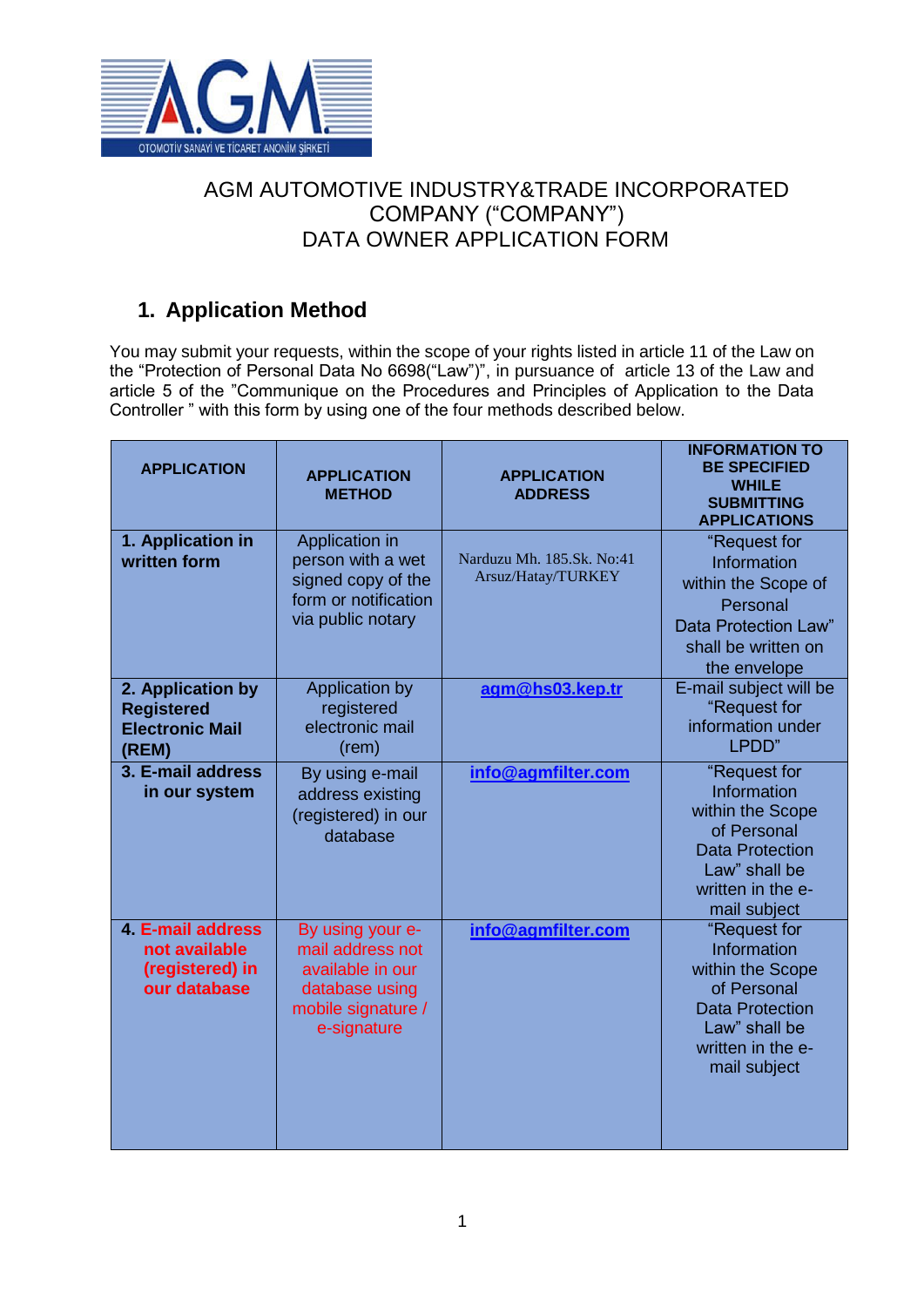

## **2. Identity and Contact Information**

Please fill in the following fields so that we can contact you and verify your identity.

| Name-                |  |  |
|----------------------|--|--|
| <b>Surname</b>       |  |  |
| <b>T.C. Identity</b> |  |  |
| Number/              |  |  |
| <b>Passport</b>      |  |  |
| <b>Number or</b>     |  |  |
| <b>Identity</b>      |  |  |
| <b>Number for</b>    |  |  |
| <b>Forigners</b>     |  |  |
| <b>Permanent</b>     |  |  |
| <b>Address or</b>    |  |  |
| <b>Workplace</b>     |  |  |
| <b>Address</b>       |  |  |
| <b>Mobile Phone</b>  |  |  |
|                      |  |  |
| <b>Telephone</b>     |  |  |
| <b>Number</b>        |  |  |
| E-mail               |  |  |
|                      |  |  |
|                      |  |  |

**3. Please indicate your relation status with our company**

| <b>Your relation with</b><br>our company | × | <b>Customer</b> | <b>Employee</b>                     |  |
|------------------------------------------|---|-----------------|-------------------------------------|--|
|                                          |   | <b>Visitor</b>  | <b>Other</b><br>(Please<br>specify) |  |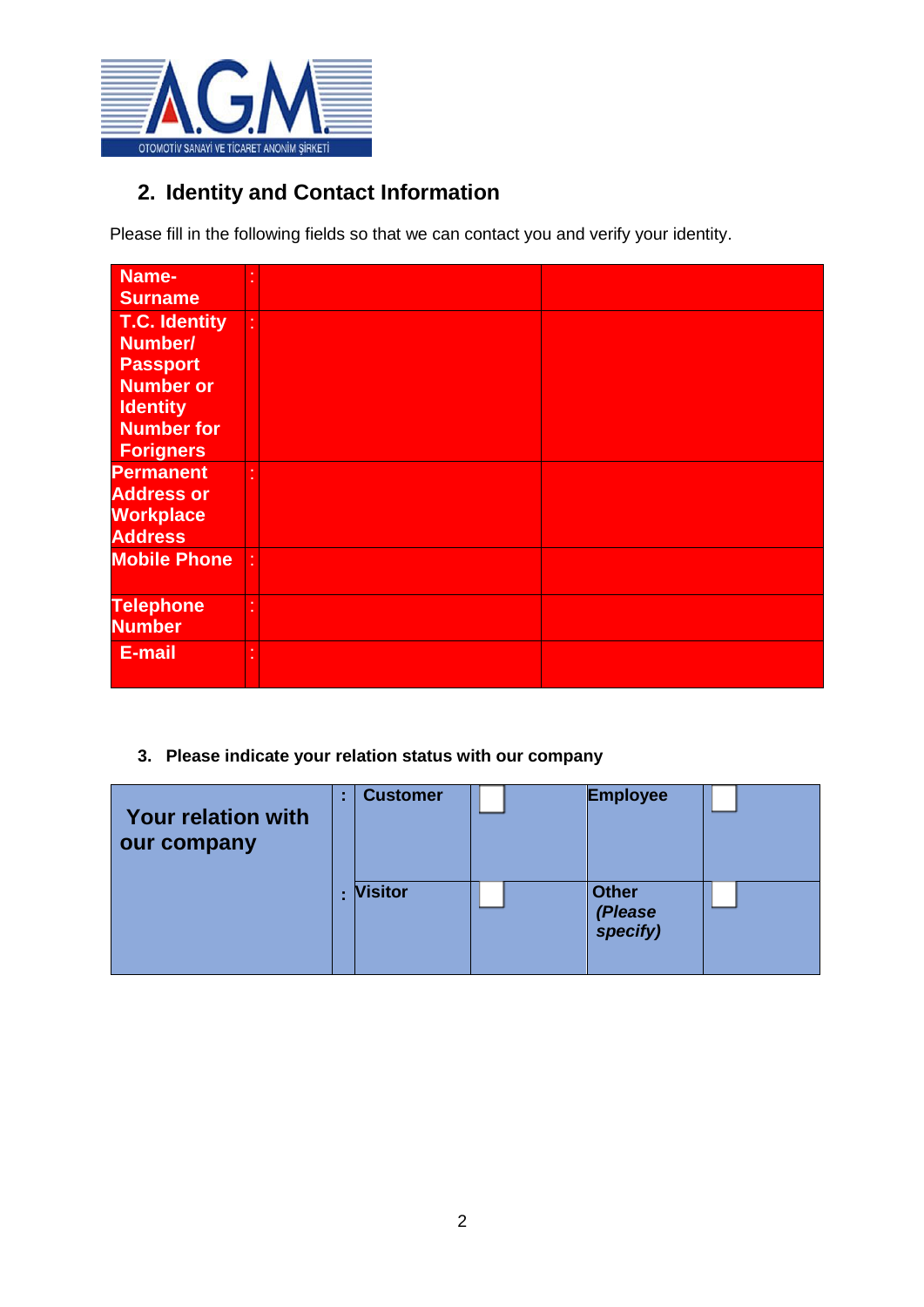

# **4. Subject of Demand**

Please clearly specify the subject of your demand regarding personal data. Information and documents related to the subject should be attached to the application.

| To learn whether your personal data is processed or not                                      |
|----------------------------------------------------------------------------------------------|
|                                                                                              |
|                                                                                              |
|                                                                                              |
|                                                                                              |
| To demand for information as to if his/her personal data have been processed                 |
|                                                                                              |
|                                                                                              |
|                                                                                              |
|                                                                                              |
| To learn the purpose of processing of your personal data and whether these personal data are |
| used in compliance with the purpose                                                          |
|                                                                                              |
|                                                                                              |
|                                                                                              |
|                                                                                              |
|                                                                                              |
| To know the third parties to whom your personal data are transferred in country or abroad    |
|                                                                                              |
|                                                                                              |
|                                                                                              |
|                                                                                              |
|                                                                                              |
|                                                                                              |
|                                                                                              |
| To request the rectification of the incomplete or inaccurate data, if any,                   |
|                                                                                              |
|                                                                                              |
|                                                                                              |
|                                                                                              |
|                                                                                              |
|                                                                                              |
| To request the deletion or destruction of personal data in the event that the reasons        |
| requiring these data to be processed disappear within the article 7 of LPPD                  |
|                                                                                              |
|                                                                                              |
|                                                                                              |
|                                                                                              |
|                                                                                              |
|                                                                                              |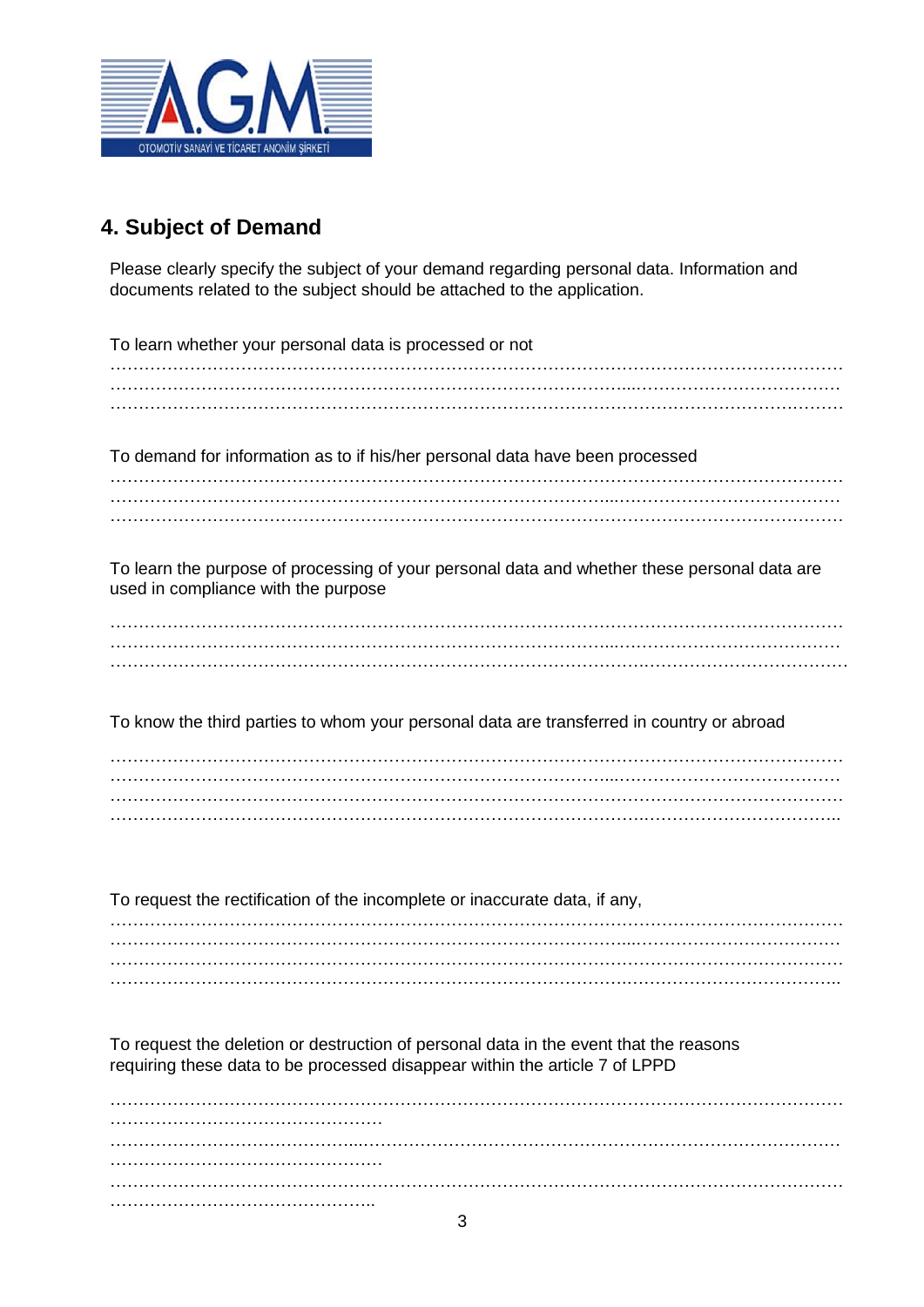

To request reporting of rectification in case of incomplete or incorrect processing and erasure, destruction within the scope of article 7 of KVKK to third parties to whom the personal data have been transferred,

………………………………………………………………………………………………………………… ………………………………………………………………………………...………………………………  $\mathcal{L}^{\text{max}}_{\text{max}}$ …………………………………………………………………………………….…………………………..

To object to the occurrence of a result against the person himself/herself by analyzing the processed data solely through automated systems,

………………………………………………………………………………………………………………… ………………………………………………………………………………...……………………………… ………………………………………………………………………………………………………………… …………………………………………………………………………………… …………………………..

To claim compensation for the damage arising from the unlawful processing of his/her personal data.

………………………………………………………………………………………………………………… ………………………………………………………………………………...……………………………… ………………………………………………………………………………………………………………… …………………………………………………………………………………… ………………………….

### **4. Response Time to Application**

Your applications submitted to our Company through above-mentioned ways will be answered within a maximum of 30 (thirty) days from the date of receipt, in accordance with the second clause of Article 13 of the KVKK. For applications sent by post, the date on which the document is served to data controller or its representative will be taken as the application date; For applications made by other methods, the date on which the application is received by the data controller will be taken as the application date.

### **5. Please Select the method of response**

I want the result of my application to be sent to my address that I submitted in the second clause of this form

I want the result of my application to be sent to my e-mail address that I submitted in the second clause of this form

In line with the requests I have stated above, I would like to request that my application to your company be evaluated in accordance with Article 13 of the Law and I would like to be informed accordingly.